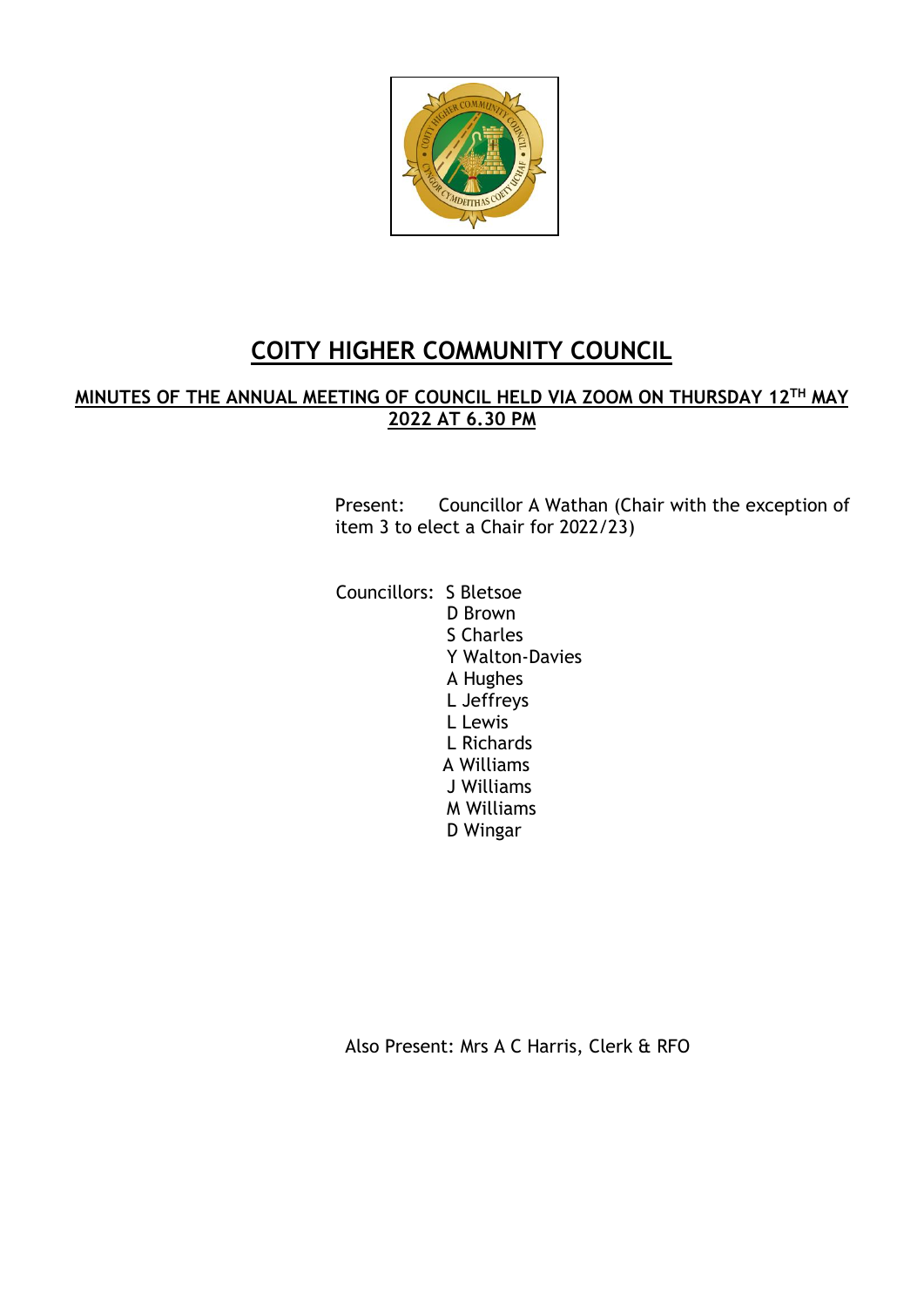## **1/22-23.APOLOGIES FOR ABSENCE**

None given, all Members present.

## **2/22-23.DECLARATIONS OF INTEREST**

No declarations of interest in items on the agenda.

#### **3/22-23.ELECTION OF CHAIRPERSON**

Councillor M Williams chaired this item of the meeting.

**RESOLVED: Councillor Alan Wathan was nominated and unanimously re-elected Chair of Council and continued chairing the meeting from this point.**

#### **4/22-23.APPOINTMENT OF VICE-CHAIRPERSON**

**RESOLVED: Councillor Martin Williams was nominated and unanimously re-elected Vice-Chair of Council.**

#### **5/22/23.MINUTES OF THE LAST ANNUAL MEETING OF COUNCIL**

**RESOLVED: That the minutes of the Annual Meeting of Council held in May 2021, be noted as an aide memoire as they were approved and signed in 2021.**

## **6/22-23. TO DETERMINE A TIMETABLE OF MEETINGS 2022/23**

The Clerk had distributed a list of meetings for the year.

RESOLVED: It was unanimously agreed that the council meetings would remain on the 2<sup>nd</sup> **Thursday of the month and start at 7.00 pm**

## **7/22-23. TO APPOINT COMMITTEES AND AGREE THEIR TERMS OF REFERENCE**

The Clerk had circulated the Terms of Reference in advance of the meeting and these were approved and accepted; with the increase in councillor numbers, it was agreed to increase each committee size by 1 from 4 to 5.

**RESOLVED: It was also agreed to set up an Asset Transfer Working Group to look at the Expressions of Interest in Pendre and Litchard Fields including Coity Higher Community Centre.**

- **The Allotment Appeals Committee would be made up as follows:**
- ➢ **Councillor Darren Brown**
- ➢ **Councillor Lynda Jeffreys**
- ➢ **Councillor Lisa Lewis**
- ➢ **Councillor Luke Richards**
- ➢ **Councillor Alan Wathan (Chair of Committee)**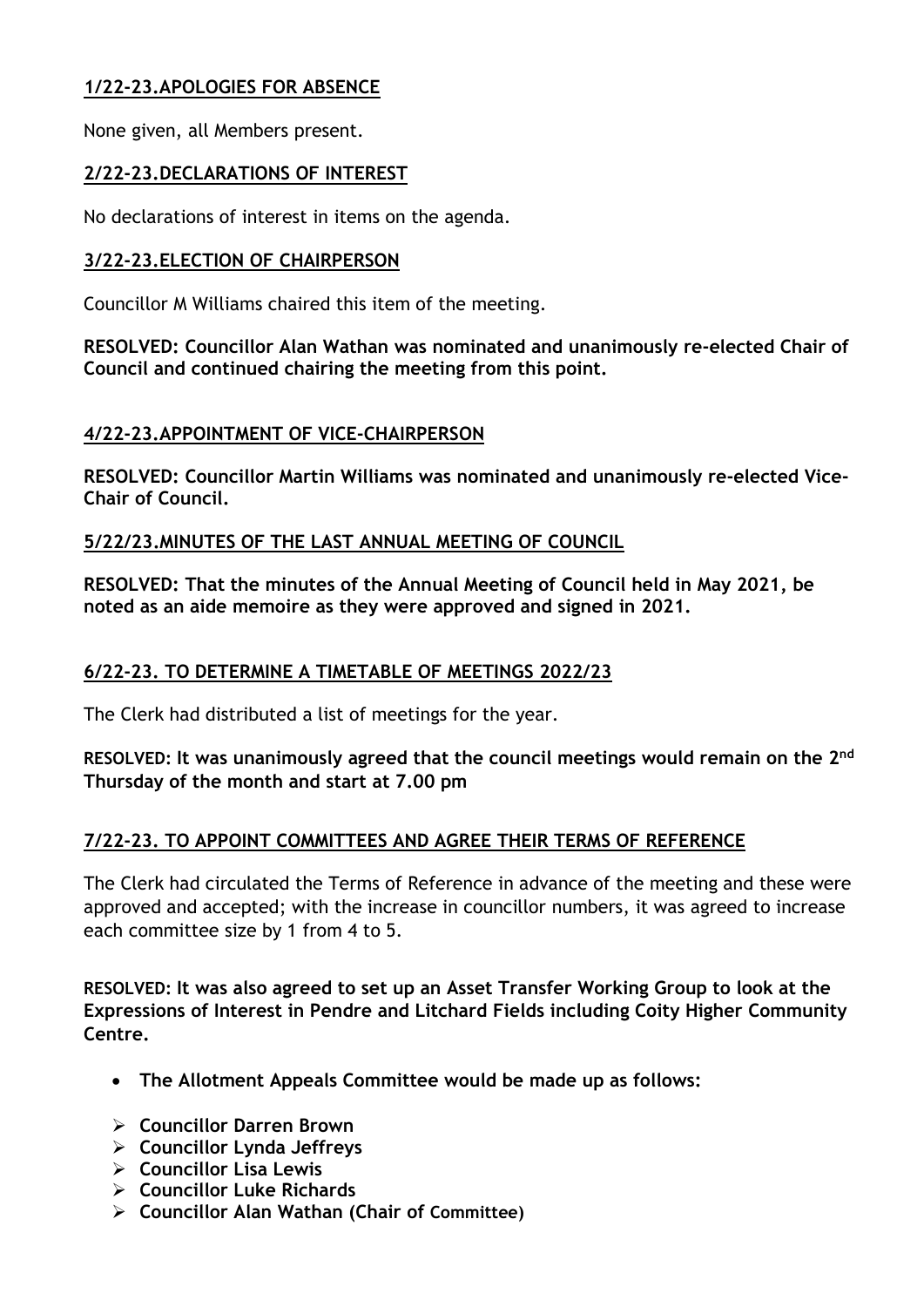- **The Finance & Resources Committee would be made up as follows:**
- ➢ **Councillor Lynda Jeffreys**
- ➢ **Councillor Luke Richards**
- ➢ **Councillor David Wingar**
- ➢ **Councillor Alan Wathan**
- ➢ **Councillor Martin Williams (Committee Chair)**
- **The Community Access Plan Committee would be made up as follows:**
- ➢ **Councillor Darren Brown**
- ➢ **Councillor Stuart Charles**
- ➢ **Councillor John Williams**
- ➢ **Councillor Alan Wathan**
- ➢ **Councillor Martin Williams (Chair of Committee)**
- **The Staff & Disciplinary Committees would be made up as follows:**
- ➢ **Councillor Steve Bletsoe**
- ➢ **Councillor Alison Hughes**
- ➢ **Councillor Luke Richards**
- ➢ **Councillor Amanda Williams**
- ➢ **Councillor Alan Wathan (Chair of Committee)**
- **The Asset Transfer Working Group would be made up as follows:**
- ➢ **Councillor Lisa Lewis**
- ➢ **Councillor David Wingar**
- ➢ **Councillor Amanda Williams**
- ➢ **Councillor Alan Wathan (Chair of Committee)**

## **8/22-23. TO APPOINT REPRESENTATIVES TO REPRESENT THE COUNCIL**

**RESOLVED: It was unanimously agreed to the following:**

- ➢ **BCBC T&CC Forum – Councillor Lisa Lewis (Councillor Lynda Jeffreys reserve)**
- ➢ **School Community Governors – Councillor Alison Hughes (Coety Primary) Litchard Primary tbc**
- ➢ **Coity Wallia Conservators – Councillor John Williams**
- ➢ **One Voice Wales Area Committee – Councillor Lynda Jeffreys**
- ➢ **One Voice Wales Larger and Annual Meetings, plus Conferences – Chair or Vice-Chair**